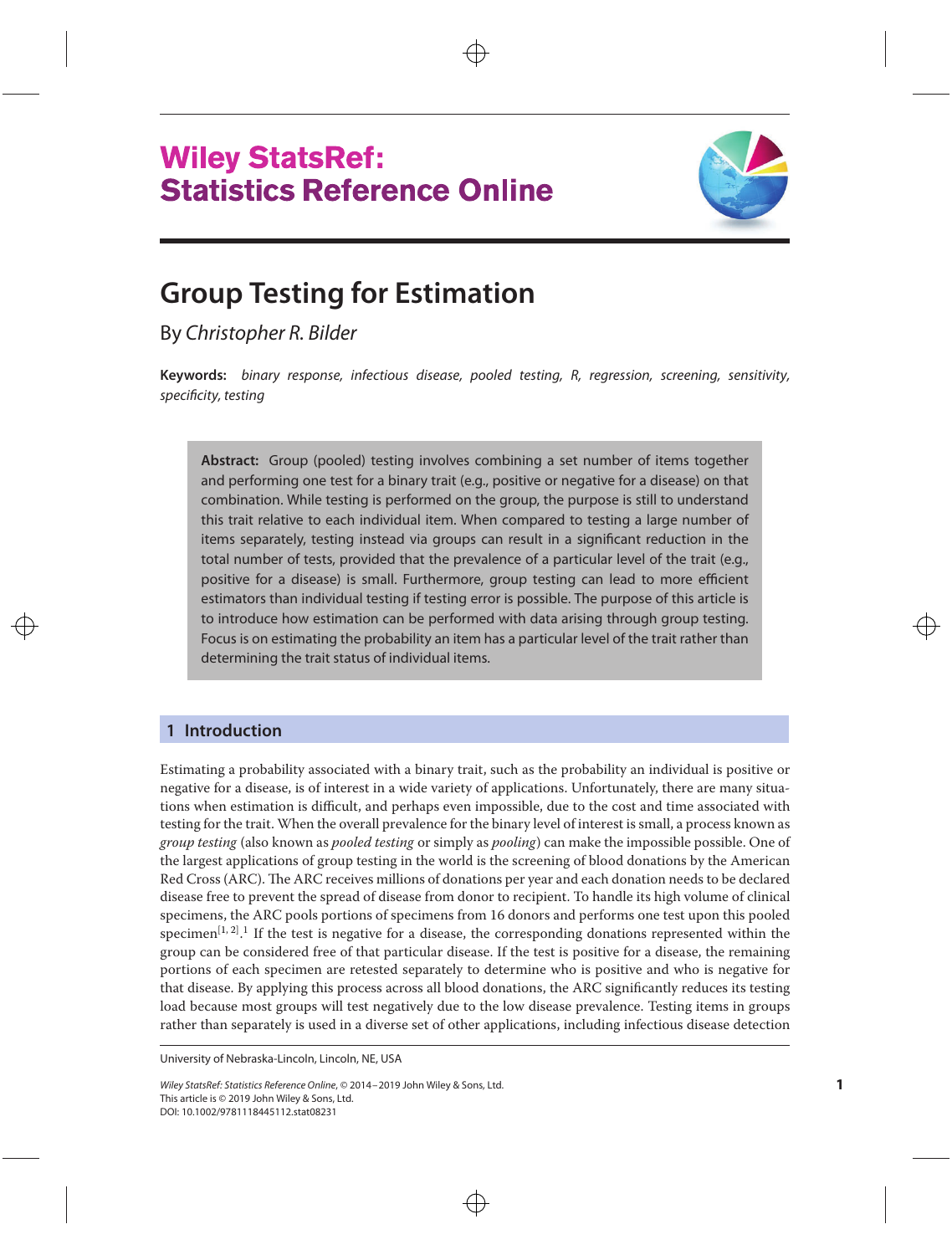in animals<sup>[\[3\]](#page-9-0)</sup>, determining virus transmission from an insect to a plant<sup>[\[4\]](#page-9-0)</sup>, bacteria screening for food<sup>[\[5\]](#page-9-0)</sup>, discovery of new pharmaceuticals<sup>[\[6\]](#page-9-0)</sup>, and verification of computer network security<sup>[\[7\]](#page-9-0)</sup>. Due to this diversity, we will use "positive" or "negative" in this article as the outcomes associated with testing for a binary trait, where the positive outcome has a small overall prevalence. For example, this would coincide with HIV testing to determine which individuals are positive or negative for that infection.

The group testing research problem is divided into two separate areas: identification and estimation. The identification area involves determining what items are positive or negative. Items are first tested within groups and retests are performed in an algorithmic manner as needed to decode the positives from the negatives. The algorithm described for the ARC example is often referred to as Dorfman's algorithm in honor of Robert Dorfman who was one of the originators of the group testing idea<sup>[\[8–10\]](#page-9-0)</sup>. Other algo-rithms exist and can result in a smaller number of tests. Please see our companion article of Bilder<sup>[\[11\]](#page-9-0)</sup> for more information.

We focus in this article on the estimation area. The goal for estimation is to estimate an overall prevalence of positivity or, equivalently, the probability a randomly selected item from a homogeneous population is positive. More generally, regression models can be used to estimate this probability when information on factors that may affect this probability are available. By using the group outcomes alone, estimation and associated inference procedures can be performed. Frequently, retests involving members of positive groups are available as well because identification is a simultaneous interest. When testing error (false positives or false negatives) is possible and the identification of positive/negative individuals is performed, group testing can result in estimators with similar or even smaller variances than if every item was tested separately at the start. In other words, a smaller sample size (fewer tests) can lead to more efficient parameter estimators than would be obtained from individual testing.

The order of our article is as follows. Section [2](#page-1-0) introduces the estimation area for when only the overall prevalence is of interest. This involves observing group outcomes alone without any retesting. Section [3](#page-3-0) presents estimation in the context of regression models. For this situation, a much more general setting is described with regard to retesting items within positive groups and the possibility of testing error. Section [4](#page-5-0) provides examples of how to implement the methods described in Sections [2](#page-1-0) and [3.](#page-3-0) Finally, Section [5](#page-8-0) summarizes and introduces readers to additional topics involving group testing.

#### <span id="page-1-0"></span>**2 Prevalence Estimation**

The simplest application of group testing involves testing items in nonoverlapping groups without any subsequent retesting. We will focus on how plant pathologists use this type of application to estimate the probability that a randomly selected insect vector infects a plant with a disease (or the pathogen that leads to a disease). Because the disease transmission rate can be small, a one insect per plant experimental design is most often not a feasible way to estimate this probability. Instead, multiple vectors can be transferred to each plant to increase the probability of disease acquisition per plant. Figure [1](#page-2-0) illustrates how this type of design can be implemented inside a greenhouse. In the context of group testing, the plant is the group and the individual items are the insects. After observing the plants for a period of time, the positive or negative disease status can be determined for each plant, often without the possibility of testing error.<sup>2</sup> Using the probability of infection relationship between plants and individual vectors (to be discussed shortly), one can estimate the probability of interest.

Define  $\tilde{Z}_k$  as a binary random variable representing the true disease status for the *k*th plant, where *k* = 1*,* … *K*. We will always denote binary response values as a 1 to represent positive and a 0 to represent negative. The probability that the *k*th plant is positive is  $P(\tilde{Z}_k = 1) = \tilde{\theta}_k$ . Each plant status is a function of whether or not an individual insect vector infects the plant. Therefore, define  $\tilde{Y}_{i(k)}$  as a binary random

**2**

Wiley StatsRef: Statistics Reference Online, © 2014–2019 John Wiley & Sons, Ltd. This article is © 2019 John Wiley & Sons, Ltd. DOI: 10.1002/9781118445112.stat08231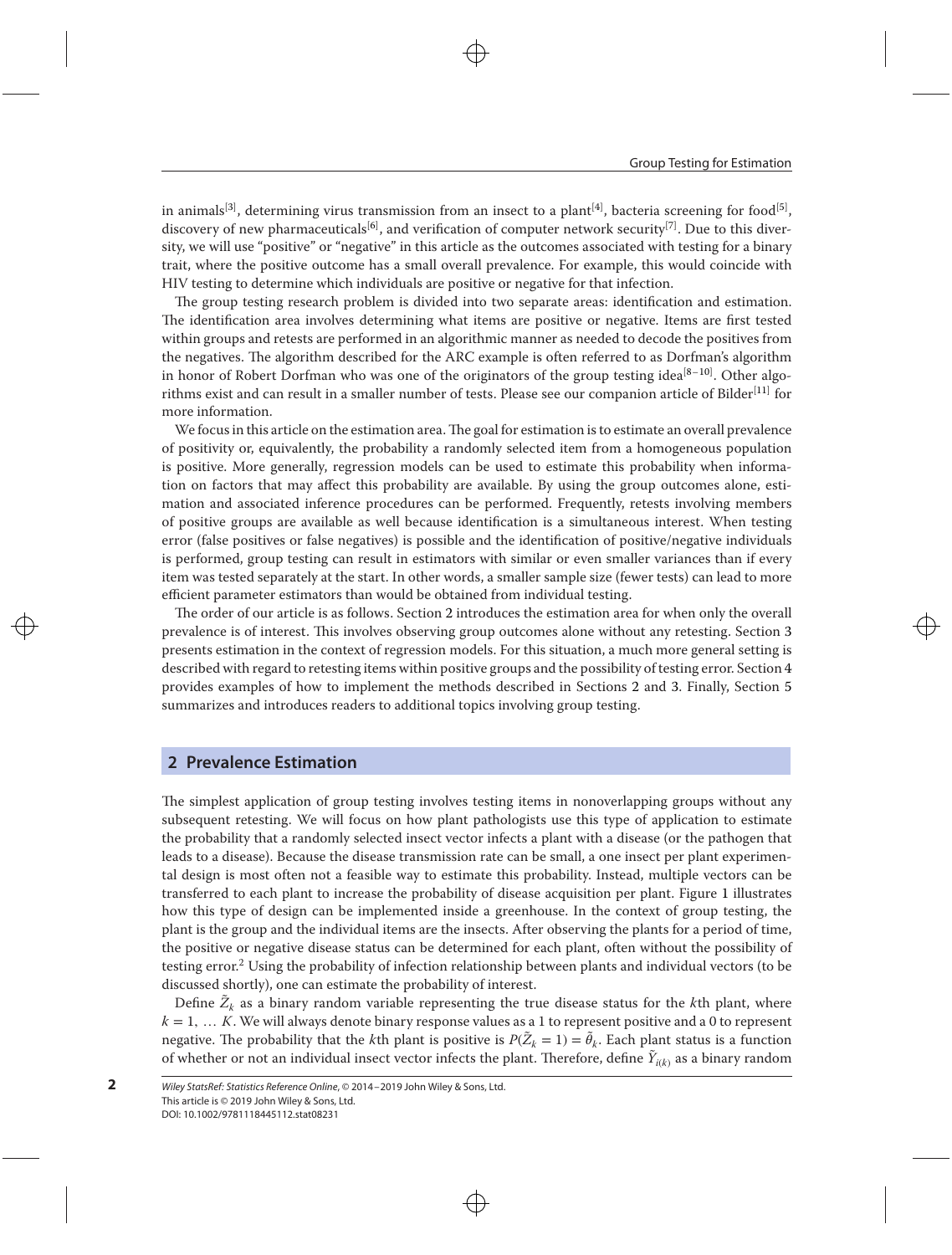<span id="page-2-0"></span>

Figure 1. A greenhouse configuration for a multiple vector transfer design experiment. Source: Reproduced by permission of Christopher R. Bilder.

variable for the true positive (disease transmitted) and negative (disease not transmitted) status for insect *i* on the *k*th plant, where  $i = 1, \ldots, I_k$ . The probability that insect *i* on the *k*th plant infects a plant is  $P(\tilde{Y}_{i(k)} = 1) = \tilde{\pi}$ . We assume that the insect vector statuses are independent and identically distributed.

The relationship between the group and individual statuses is given by  $\tilde{Z}_k = I\left(\sum_{i=1}^{I_k} \tilde{Y}_{i(k)} \ge 1\right)$ , where *I*(⋅) is the indicator function. Similarly, the relationship between the corresponding probabilities is

$$
\tilde{\theta}_k = 1 - P(\tilde{Z}_k = 0) \n= 1 - P(Y_{1(k)} = 0, \dots, Y_{I_k(k)} = 0) \n= 1 - (1 - \tilde{\pi})^{I_k}
$$
\n(1)

The likelihood function for  $\tilde{\pi}$  is the product of Bernoulli distributions

$$
L(\tilde{\pi}|\tilde{z}_1, \ldots, \tilde{z}_K) = \prod_{k=1}^K \left[1 - (1 - \tilde{\pi})^{I_k}\right]^{\tilde{z}_k} (1 - \tilde{\pi})^{I_k(1 - \tilde{z}_k)}
$$

where  $\tilde{z}_1, \ldots, \tilde{z}_K$  are the observed plant responses. The maximum likelihood estimator (MLE) for  $\tilde{\pi}, \hat{\pi}$ , is obtained through using numerical iterative methods. When each plant has the same number of insect vectors (equal group sizes), say *I*, so that  $\tilde{\theta} = 1 - (1 - \tilde{\pi})^I$ , the closed-form expression for the MLE is

<span id="page-2-1"></span>
$$
\hat{\bar{\pi}} = 1 - (1 - \hat{\bar{\theta}})^{1/I} \tag{2}
$$

where  $\hat{\hat{\theta}} = \sum_{k=1}^{K} Z_k/K$  is the observed proportion of positive plants.

Unfortunately, the MLE for  $\tilde{\pi}$  is biased for a fixed sample size. There have been a number of other estimators proposed to reduce this bias. For the equal group size case, a frequently used alternative was given by Burrows<sup>[\[12\]](#page-9-0)</sup> as

$$
\hat{\pi}_B = 1 - \left[1 - \frac{\sum_{k=1}^{K} Z_k}{K + b}\right]^{1/l}
$$

where  $b = (I - 1)/(2I)$ . Others have approached estimation through a Bayesian formulation. For example, Bilder and Tebbs<sup>[\[13\]](#page-9-0)</sup> proposed an empirical Bayesian motivated estimator of

$$
\hat{\pi}_{EB} = 1 - \left[ 1 - \frac{1 + \sum_{k=1}^{K} Z_k}{K + 1 + \hat{\delta}/I} \right]^{1/I}
$$

Wiley StatsRef: Statistics Reference Online, © 2014–2019 John Wiley & Sons, Ltd. This article is © 2019 John Wiley & Sons, Ltd.

DOI: 10.1002/9781118445112.stat08231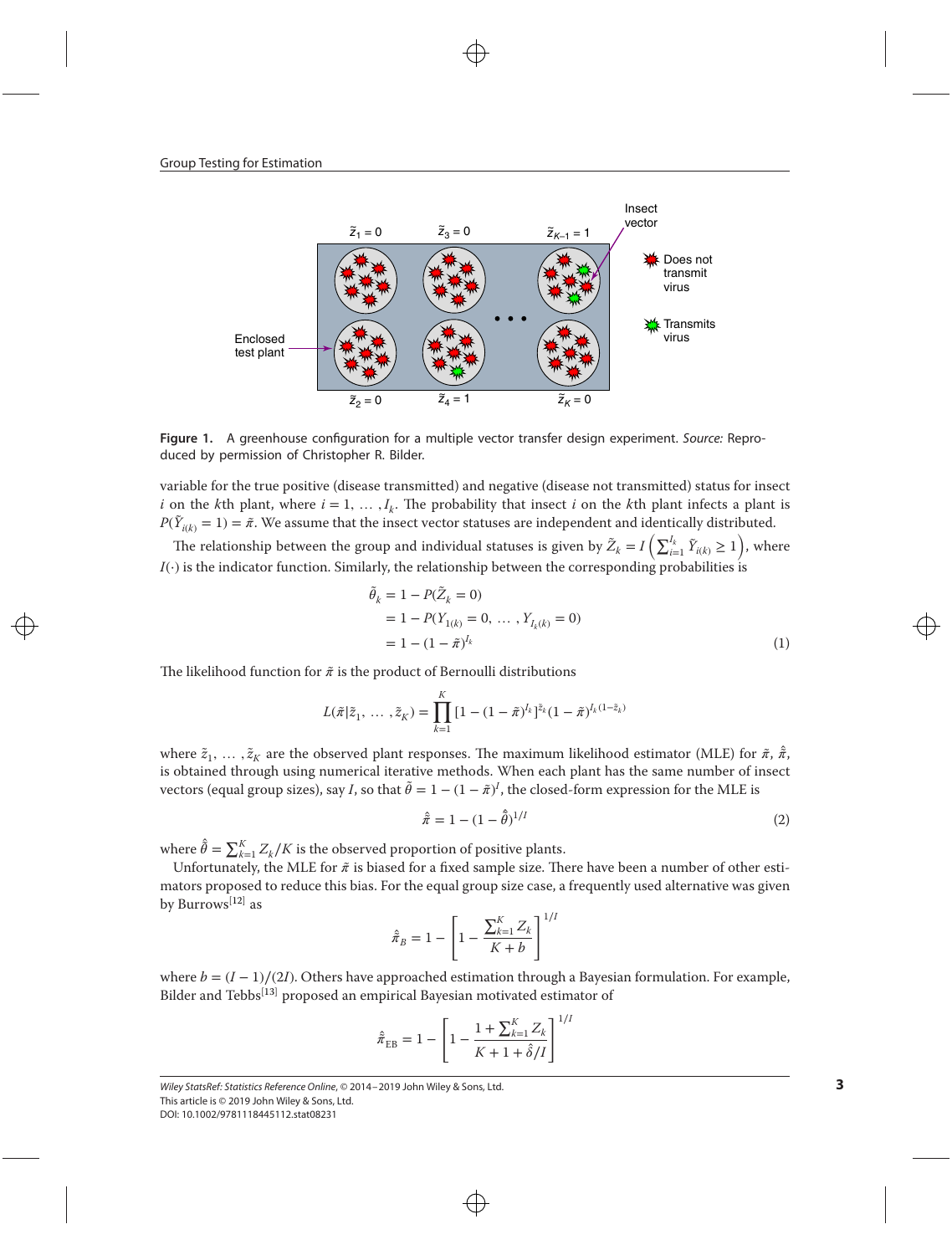where  $\hat{\delta}$  is the marginal maximum likelihood estimator for the distribution of  $\sum_{k=1}^{K} Z_k$  when using a beta(1,  $\delta$ ) prior for  $\tilde{\pi}$ . Both  $\hat{\tilde{\pi}}_B$  and  $\hat{\tilde{\pi}}_{EB}$  can have substantially less bias than  $\hat{\tilde{\pi}}$ . For the unequal group size case, Hepworth and Biggerstaff<sup>[\[14\]](#page-9-0)</sup> proposed a numerical iterative method based on the work of Firth<sup>[\[15\]](#page-9-0)</sup> for general maximum likelihood estimation problems. In summary, the expression of

$$
S(\tilde{\pi}) - F(\tilde{\pi})b(\tilde{\pi}) = 0
$$

is solved for  $\tilde{\pi}$ , where  $S(\tilde{\pi})$  is the score function,  $F(\tilde{\pi})$  is the Fisher information matrix, and  $b(\tilde{\pi})$  is an approximate bias of the MLE.

A Wald confidence interval for *̃* is

$$
\hat{\pi} - Z_{1-\alpha/2} \sqrt{\widehat{\text{Var}}(\hat{\pi})} < \tilde{\pi} < \hat{\pi} + Z_{1-\alpha/2} \sqrt{\widehat{\text{Var}}(\hat{\pi})}
$$

where  $\widehat{\text{Var}}(\hat{\bar{\pi}}) = \left\{ \sum_{k=1}^K I_k^2 (1-\hat{\bar{\pi}})^{I_k-2}/[1-(1-\hat{\bar{\pi}})^{I_k}] \right\}^{-1}$  and  $Z_{1-\alpha/2}$  is the  $1-\alpha/2$  quantile from a standard normal distribution. Unfortunately, this interval can have rather poor coverage properties<sup>[\[16,](#page-9-0) [17\]](#page-9-0)</sup>. For equal group sizes, Tebbs and Bilder<sup>[\[16\]](#page-9-0)</sup> show that intervals formed for  $\tilde{\theta}$  and then transformed to the  $\tilde{\pi}$ -scale using the inverse of Equation [\(1\)](#page-2-1) can greatly improve coverage. For example, a score-based interval would be

$$
1 - (1 - \tilde{\theta}_L)^{1/I} < \tilde{\pi} < 1 - (1 - \tilde{\theta}_U)^{1/I}
$$

where  $\tilde{\theta}_L$  and  $\tilde{\theta}_U$  are the lower and upper bounds, respectively, for a score interval (also known as a *Wilson*  $\emph{interval}$ ) for  $\tilde{\theta}$  (see Section 1.1 of Bilder and Loughin<sup>[\[18\]](#page-9-0)</sup>). The unequal group size situation is a little more complex because the relationship between  $\tilde{\theta}_k$  and  $\tilde{\pi}$  is not only one monotone transformation for all *k*. Hepworth<sup>[\[19\]](#page-9-0)</sup> proposed a score interval that also included a correction for the skewness  $\gamma(\tilde{x})$ . Thus, solve for  $\tilde{\pi}$  in

$$
S(\tilde{\pi}) - \frac{1}{6}\gamma(\tilde{\pi})(Z_{1-\alpha/2}^2 - 1) = \pm Z_{1-\alpha/2}
$$

once using  $+Z_{1-\alpha/2}$  and once using  $-Z_{1-\alpha/2}$  on the right side of the expression. Other intervals were also examined by Hepworth<sup>[\[19\]](#page-9-0)</sup> and Biggerstaff<sup>[\[17\]](#page-9-0)</sup>, but generally this interval performed at least similar to or better than others.

## <span id="page-3-0"></span>**3 Regression Models**

**4**

The goal for this section is to estimate the probability an individual item is truly positive given a set of covariates. For example, we may want to determine what factors (e.g., risky behavior, clinical observations) are related to the probability an individual has a sexually transmitted disease. In comparison to the previous section, we generalize our discussion to allow for retesting items in positive-testing groups. Because there are many retesting algorithms, we focus on the algorithm most often used–retest separately those items within these groups (i.e., Dorfman's algorithm). Also, we generalize to allow for testing error. Thus, false-positive or false-negative test outcomes may occur.

Define  $\tilde{Y}_{i(k)}$  again as a binary random variable representing the true positive/negative status for item *i* in the *k*th group with  $i = 1, \ldots, I_k$  and  $k = 1, \ldots, K$ . The associated probability of being truly positive is now defined as  $P(\tilde{Y}_{i(k)} = 1) = \tilde{\pi}_{i(k)}$ . We relate these probabilities to a function of covariates  $\mathbf{x}_{i(k)} = (1, x_{i(k)1}, \dots, x_{i(k)p})$ . The function class that we focus on here involves a monotone, differentiable link function *g*(⋅), such as the logit link function, and set  $\tilde{\pi}_{i(k)} = g^{-1}(\mathbf{x}_{i(k)}\boldsymbol{\beta})$  for a vector of parameters  $\beta = (\beta_0, \ldots, \beta_p)'$ . The likelihood function for  $\beta$  is the product of Bernoulli probability mass functions:

Wiley StatsRef: Statistics Reference Online, © 2014–2019 John Wiley & Sons, Ltd. This article is © 2019 John Wiley & Sons, Ltd. DOI: 10.1002/9781118445112.stat08231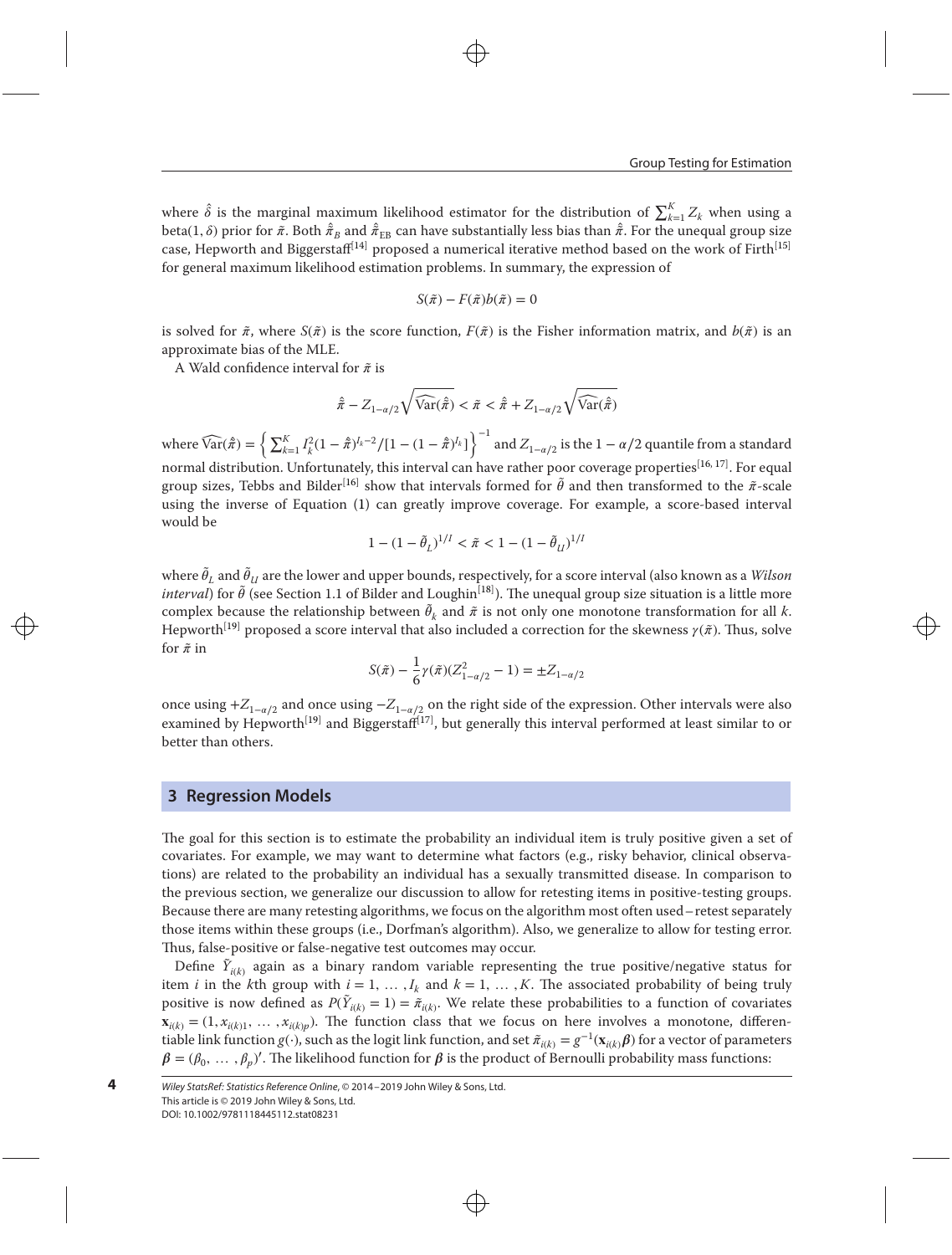Group Testing for Estimation

<span id="page-4-0"></span>
$$
L(\beta|\tilde{\mathbf{y}}) = \prod_{k=1}^{K} \prod_{i=1}^{I_k} \tilde{\pi}_{i(k)}^{\tilde{y}_{i(k)}} (1 - \tilde{\pi}_{i(k)})^{1 - \tilde{y}_{i(k)}}
$$
(3)

where  $\tilde{\mathbf{y}} = (\tilde{y}_{1(1)}, \dots, \tilde{y}_{I_k(K)})$ . Because of potential testing error, we cannot observe  $\tilde{\mathbf{y}}$ , which makes this a nonstandard estimation and inference problem.

What we observe are the group test and individual retest outcomes. Define  $Z_k$  as the binary outcome for group *k*. Similarly, define  $Y_{i(k)}$  as the binary retest outcome for item *i* within group *k*. Accuracy for true positives is measured by the sensitivity  $S_{e,z} = P(Z_k = 1 | \tilde{Z}_k = 1)$  for a group test, where  $\tilde{Z}_k$  denotes the true binary status again for group *k*, and the sensitivity  $S_{e,y} = P(Y_{i(k)} = 1 | \tilde{Y}_{i(k)} = 1)$  for an individual retest. Accuracy for true negatives is defined analogously as  $S_{p,z} = P(Z_k = 0 | \tilde{Z}_k = 0)$  and  $S_{p,y} = P(Y_{i(k)} = 0 | \tilde{Y}_k = 0)$  to a propose the propose of the family function of the latter proposed to be proposed to be propos  $0|\tilde{Y}_{i(k)} = 0$  to represent the specificity for the group tests and individual retests, respectively. For now, we treat these accuracy measures as equal across all individual retests and across all group tests, despite potentially different group sizes. Also, we assume values for these measures as being known. This latter assumption can be reasonable for disease-testing applications by using the observed accuracy rates from large clinical trials as the actual conditional probabilities. Alternatives to these assumptions are discussed later in this section.

 $Xie^{[20]}$  $Xie^{[20]}$  $Xie^{[20]}$  proposed to maximize Equation [\(3\)](#page-4-0) by using the expectation-maximization (EM) algorithm. The function that is maximized becomes

$$
E[\log(L(\beta|\tilde{\mathbf{Y}}))|\mathcal{I}] = \sum_{k=1}^{K} \sum_{i=1}^{I_k} \omega_{i(k)} \log(\tilde{\pi}_{i(k)}) + (1 - \omega_{i(k)}) \log(1 - \tilde{\pi}_{i(k)})
$$

where I represents the information observed from the group tests and individual retests and  $\omega_{i(k)} =$  $E(\tilde{Y}_{i(k)}|\mathcal{I})$ . Closed-form expressions for  $\omega_{i(k)}$  can be derived. For example, when group *k* tests negatively, we have  $\omega_{i(k)} = P(\tilde{Y}_{i(k)} = 1 | Z_k = 0) = (1 - \tilde{S}_{e,z})\tilde{\pi}_{i(k)}/(1 - \theta_k)$ , where

$$
\theta_k = S_{e,z} + (1 - S_{p,z} - S_{e,z}) \prod_{i=1}^{I_k} (1 - \tilde{\pi}_{i(k)})
$$

Maximum likelihood estimates for  $\beta$ , say  $\hat{\beta}$ , are achieved at convergence of the EM algorithm, and their standard errors follow from the methods of Louis<sup>[\[21\]](#page-9-0)</sup>.

There has been a considerable amount of research in this area since Xie<sup>[\[20\]](#page-9-0)</sup>. In particular, Zhang *et al*.<sup>[\[22\]](#page-9-0)</sup> derived  $\omega_{i(k)}$  when retesting is performed by halving positive-testing groups over multiple retesting stages. For array testing, closed-form expressions for  $\omega_{i(k)}$  are not possible, so Zhang *et al.*<sup>[\[22\]](#page-9-0)</sup> developed a Gibbs sampling algorithm to estimate  $\omega_{i(k)}$ . McMahan *et al.*<sup>[\[23\]](#page-9-0)</sup> generalized previously proposed Bayesian approaches to allow for retests. One advantage of a Bayesian approach is that priors can be placed on the sensitivity and specificity parameters so that specific values are not assumed. In particular, these priors can be made informative by using data obtained during test calibration, such as when clinical trials are performed by diagnostic testing companies.

Others have approached challenges caused by testing error through allowing for a potential dilution effect (i.e., sensitivity may decrease as the number of group members increase). For example, Delaigle and Hall<sup>[\[24\]](#page-9-0)</sup> assumed that an underlying continuous response is observed for a test outcome, such as an optical density reading for an enzyme-linked immunosorbent assay, and subsequently turned this measurement into a positive/negative result by using a threshold. With this information, they estimate densities for the continuous response given the true binary status of an individual/group and use these densities within a nonparametric regression framework to estimate  $\tilde{\pi}_{i(k)}$ . This paper was awarded the George W. Snedecor Award in 2017 for its important contribution to biometric research. In other applications, the underlying continuous response may not be available. For this reason, Warasi *et al.*[\[25\]](#page-9-0)

Wiley StatsRef: Statistics Reference Online, © 2014–2019 John Wiley & Sons, Ltd. This article is © 2019 John Wiley & Sons, Ltd. DOI: 10.1002/9781118445112.stat08231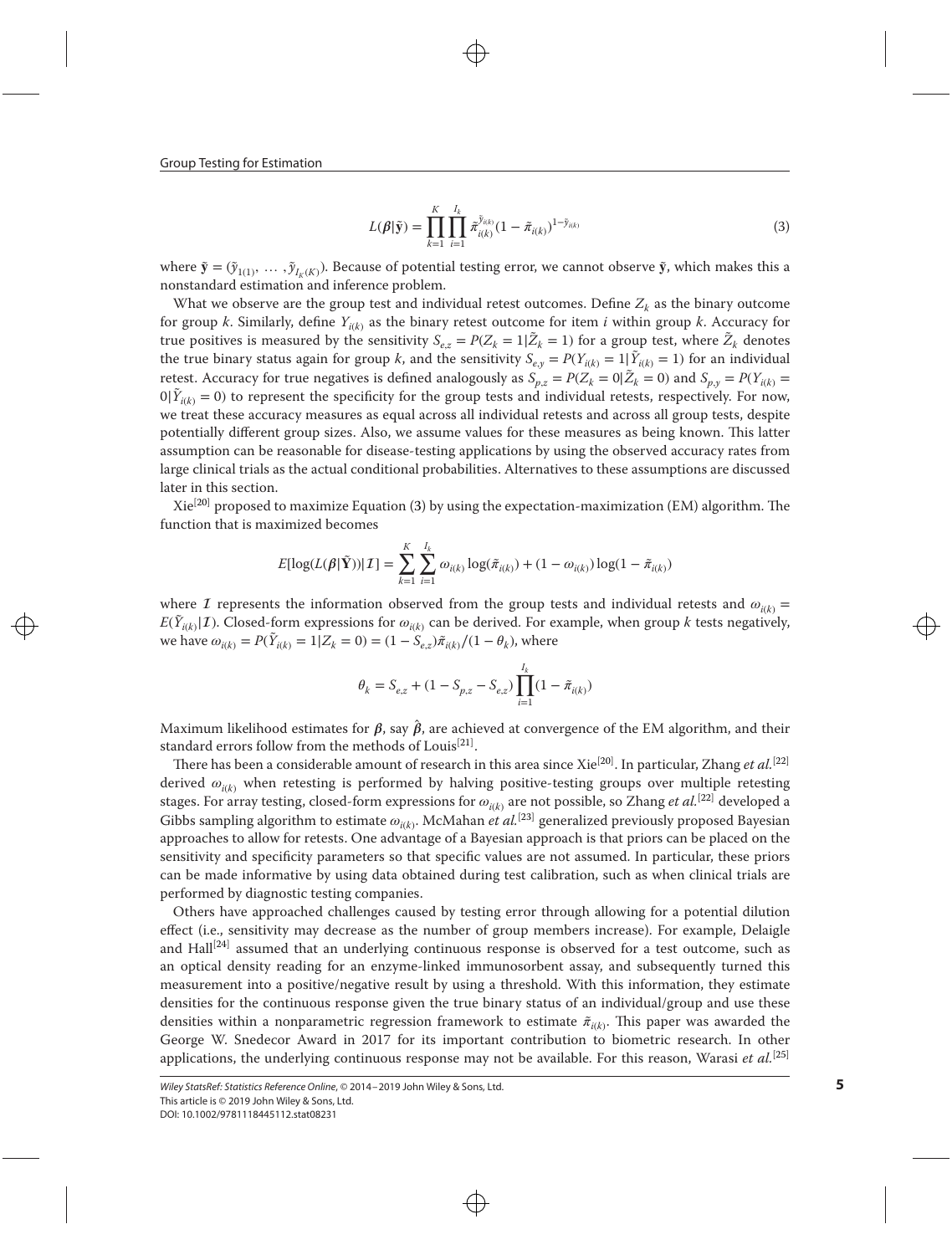proposed a submodel for the sensitivity that is included within the regression model for  $\tilde{\pi}_{i(k)}$ . This submodel allows the sensitivity to change as a function of the number of items being pooled together. The innovative aspect of this work was equating the sensitivity of a group with all positive items to having essentially the same sensitivity as when testing an individual item.

Group composition and whether retests are performed play an important role in estimator precision and agreement when compared to individual testing. When only group responses are observed, Vansteelandt *et al.*<sup>[\[26\]](#page-9-0)</sup> showed that creating groups consisting of as alike covariate values as possible will lead to the smallest variances for estimators. Bilder and Tebbs<sup>[\[27\]](#page-9-0)</sup> showed the agreement of estimators is best in the alike covariate situation as well, but also showed there are benefits from other group compositions. This is important because groups most often cannot be constructed in this alike manner. When retests for identification purposes are included with the data, Zhang *et al.*<sup>[\[22\]](#page-9-0)</sup>, McMahan *et al.*<sup>[\[23\]](#page-9-0)</sup>, and others have shown that the variance of estimators can be approximately the same or even smaller than those from individual testing. This result is quite remarkable because group testing will have fewer tests (i.e., smaller sample size) than individual testing in appropriately applied settings. Thus, a smaller sample size can lead to more efficient estimators.

#### <span id="page-5-0"></span>**4 Examples**

Estimation is performed by a number of functions in the <code>binGroup</code> package of  $\mathbb{R}^{[28]}$  $\mathbb{R}^{[28]}$  $\mathbb{R}^{[28]}$ . In particular, the pooledBin() function finds estimates of *̃* along with corresponding confidence intervals. To illustrate this function, consider the multiple vector transfer design experiment performed by Gildow *et al.*[\[29\]](#page-9-0) . The purpose of this experiment was to estimate the probability that particular species of aphids would transfer the Cucumber Mosaic virus to snap bean plants. For the *Aphis glycines* species, there were 50 plants with 10 aphid vectors placed upon each plant for a 16-hour time period. The plants were subsequently monitored over a four-week time period, and 30 plants were found to be infected.

```
> # MLE
> 1 - (1 - 30/50)^{(1/10)}[1] 0.08755646
> library(package = binGroup)
> # Estimates and confidence intervals
> pooledBin(x = 30, m = 10, n = 50, alpha = 0.05, pt.method = "mle",
   ci. method = "wald")
PointEst Lower Upper
  0.0876 0.0566 0.1185
> pooledBin(x = 30, m = 10, n = 50, alpha = 0.05, pt.method = "firth",
   ci.method = "skew-score")
PointEst Lower Upper
 0.0863 0.0599 0.1220
```
The maximum likelihood estimate for the probability of infection is  $\hat{\pi} = 0.0876$ . The pooledBin() function allows for other estimation approaches, including the bias reduction method of Firth<sup>[\[15\]](#page-9-0)</sup> that results in an estimate of 0.0863. The 95% score interval with a skewness correction is 0*.*0599 *< ̃ <* 0*.*1220. When unequal group sizes are used, vectors containing the number of positive groups, the group

```
Wiley StatsRef: Statistics Reference Online, © 2014–2019 John Wiley & Sons, Ltd.
This article is © 2019 John Wiley & Sons, Ltd.
DOI: 10.1002/9781118445112.stat08231
```
**6**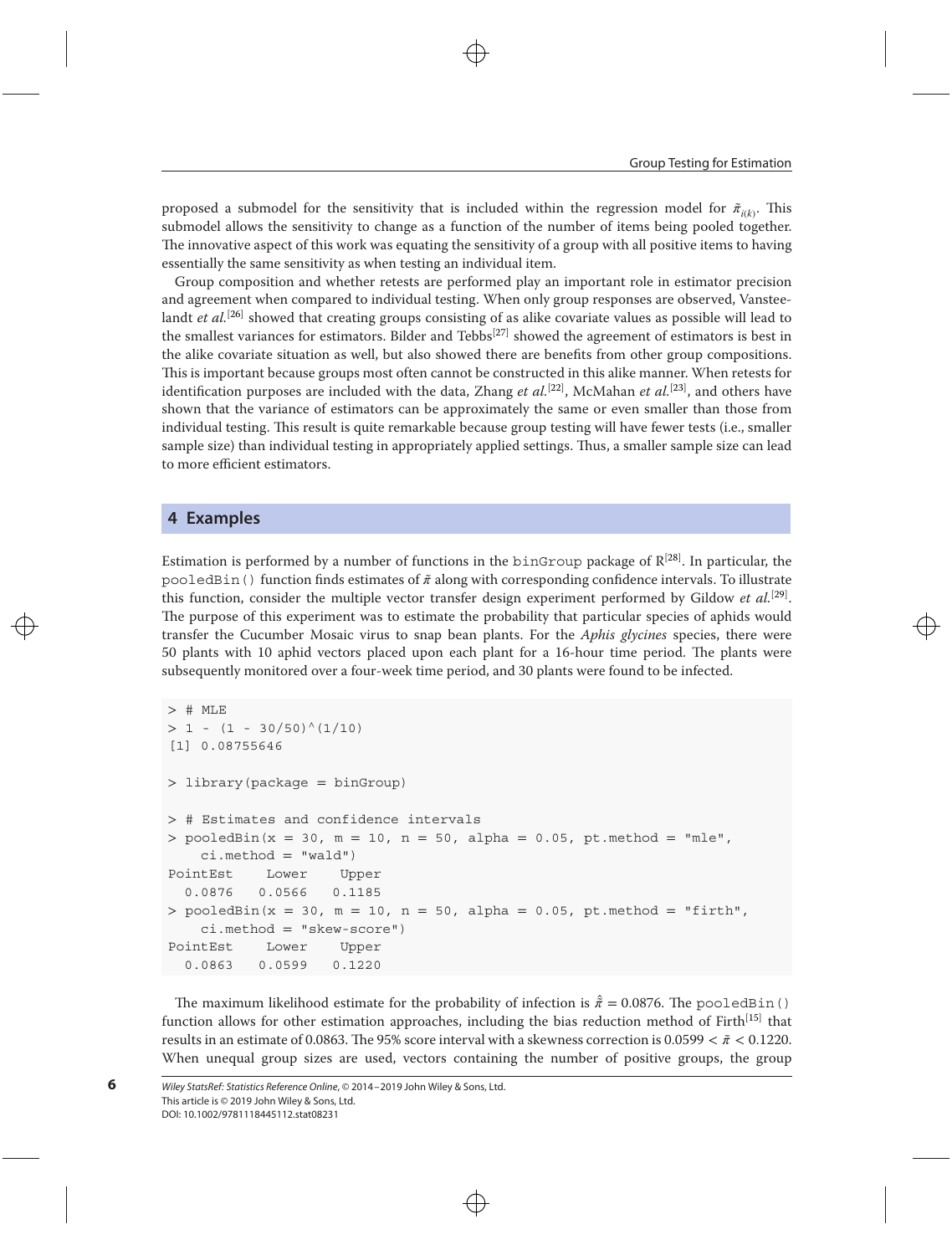sizes, and the number of groups for each unique group size can be included in the  $x$ ,  $m$ , and n arguments of pooledBin(), respectively. For example, pooledBin( $x = c(4, 7, 4, 8, 7)$ , m  $=$  rep(10, times = 5), n = rep(10, times = 5), alpha = 0.05, pt.method = "firth", ci.method = "skew-score") will result in the same estimate and interval as provided in the last example within the output.

The gtreg() function in binGroup is used to estimate a regression model with the group tests only or with the group tests and subsequent retests. We demonstrate its use by fitting a model to the hivsurv data in binGroup to estimate the probability of HIV infection among pregnant women from a region of Kenya<sup>[\[26,](#page-9-0) [30\]](#page-9-0)</sup>. The purpose of the associated study was to compare estimates obtained by both group and individual testing. The HIV variable in hivsurv gives the individual test outcomes. Unfortunately, group outcomes were not available, so the data set provides outcomes from artificially created groups. The variable groupres contains these outcomes with the values repeated over individuals within the same group. Also, retests were not performed in the study, so we also artificially create them here for demonstration purposes. We estimate a model of the form  $logit(\tilde{\pi}_{i(k)}) = \beta_0 + \beta_1 x_{i(k)}$ , where  $x_{i(k)}$ represents the education level of an individual (EDUC.; coded as 1, 2, 3, and 4 to represent more education as having higher values).

```
> # Artificially create retests
> sens.ind <- 0.99 # Sensitivity of retest
> spec.ind <- 0.99 # Specificity of retest
> set.seed(7342)
> hivsurv$retest <- rep(x = NA, times = nrow(hivsurv))
> for(a in 1:nrow(hivsurv)) {
  # Simulate retest by conditioning on observed individual outcome
  if(hivsurv$groupres[a] == 1 & hivsurv$HIV[a] == 1)
    hivsurv$retest[a] <- rbinom(n = 1, size = 1, prob = sens.ind)
  if(hivsurv$groupres[a] == 1 & hivsurv$HIV[a] == 0)
    hivsurv$retest[a] <- rbinom(n = 1, size = 1, prob = 1 - spec.ind)
  }
> # A negative group (group #1)
> hivsurv[hivsurv$gnum == 1, c("HIV", "EDUC.", "gnum", "groupres",
  "retest")]
 HIV EDUC. gnum groupres retest
1 0 4 1 0 NA
2 0 2 1 0 NA
3 0 1 1 0 NA
4 0 2 1 0 NA
5 0 1 1 0 NA
> # A positive group (group #3)
> hivsurv[hivsurv$gnum == 3, c("HIV", "EDUC.", "gnum", "groupres",
   "retest")]
  HIV EDUC. gnum groupres retest
11 0 3 3 1 0
12 1 3 3 1 1
```
Wiley StatsRef: Statistics Reference Online, © 2014–2019 John Wiley & Sons, Ltd. This article is © 2019 John Wiley & Sons, Ltd. DOI: 10.1002/9781118445112.stat08231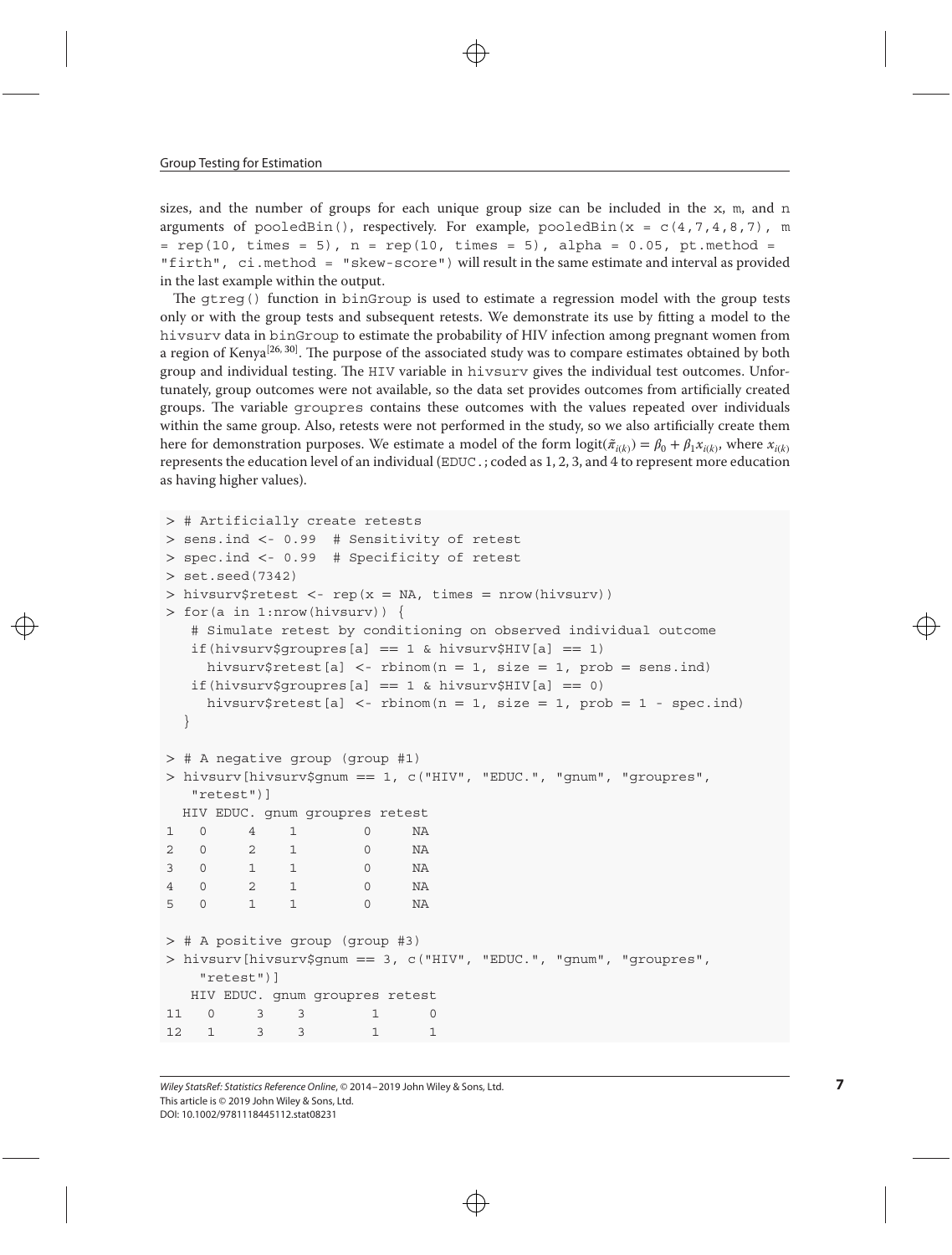```
13 0 3 3 1 0
14 1 2 3 1 1
15 0 3 3 1 0
> # Estimate model with group tests
> fit.group <- gtreg(formula = groupres ∼ EDUC., data = hivsurv, groupn =
   gnum, sens = 0.99, spec = 0.99, linkf = "logit", method = "Xie")> round(summary(fit.group)$coefficients, 4)
          Estimate Std. Error z value Pr(>|z|)
(Intercept) -3.7368 0.9812 -3.8085 0.0001
EDUC. 0.5857 0.3838 1.5259 0.1270
> # Estimate model with group tests and individual retests
> fit.group.retest <- gtreg(formula = groupres ∼ EDUC., data = hivsurv,
   group = qnum, sens = 0.99, spec = 0.99, linkf = "logit",method = "Xie", retest = retest, sens.ind = sens.ind,
   spec.ind = spec.ind)> round(summary(fit.group.retest)$coefficients, 4)
          Estimate Std. Error z value Pr(>|z|)
(Intercept) -3.7493 0.5731 -6.5420 0.0000
EDUC. 0.5556 0.2178 2.5508 0.0107
> # Estimate model with individual tests
> fit.ind <- glm(formula = HIV ∼ EDUC., data = hivsurv,
   family = binomial (link = logit))
> round(summary(fit.ind)$coefficients, 4)
          Estimate Std. Error z value Pr(>|z|)
(Intercept) -3.8853 0.570 -6.8164 0.0000
EDUC. 0.6239 0.214 2.9149 0.0036
> nrow(hivsurv) # Number of individual tests
[1] 428
> max(hivsurv$gnum) # Number of group tests
[1] 86
> max(hivsurv$gnum) + sum(!is.na(hivsurv$retest))
          # Number of group tests and retests
[1] 241
```
All three estimation approaches result in similar estimates of the regression parameters. The standard errors increase by about 75% when using the group tests only as compared to when using the individual tests. However, the estimation from the group tests used only  $86/428 = 20\%$  of the tests that individual testing required. When retests are included with group tests, the standard errors become quite close to those from the individual tests despite using approximately half as many tests. Thus, essentially the same amount of information for the study would be obtained by using only the group tests and retests but likely at a significantly lower cost and with a reduction in testing time.

The binGroup package also provides functions to estimate regression models using the halving (gtreg.halving) and the array testing (gtreg.mp) algorithms for group testing. Bayesian methods

```
Wiley StatsRef: Statistics Reference Online, © 2014–2019 John Wiley & Sons, Ltd.
This article is © 2019 John Wiley & Sons, Ltd.
DOI: 10.1002/9781118445112.stat08231
```
**8**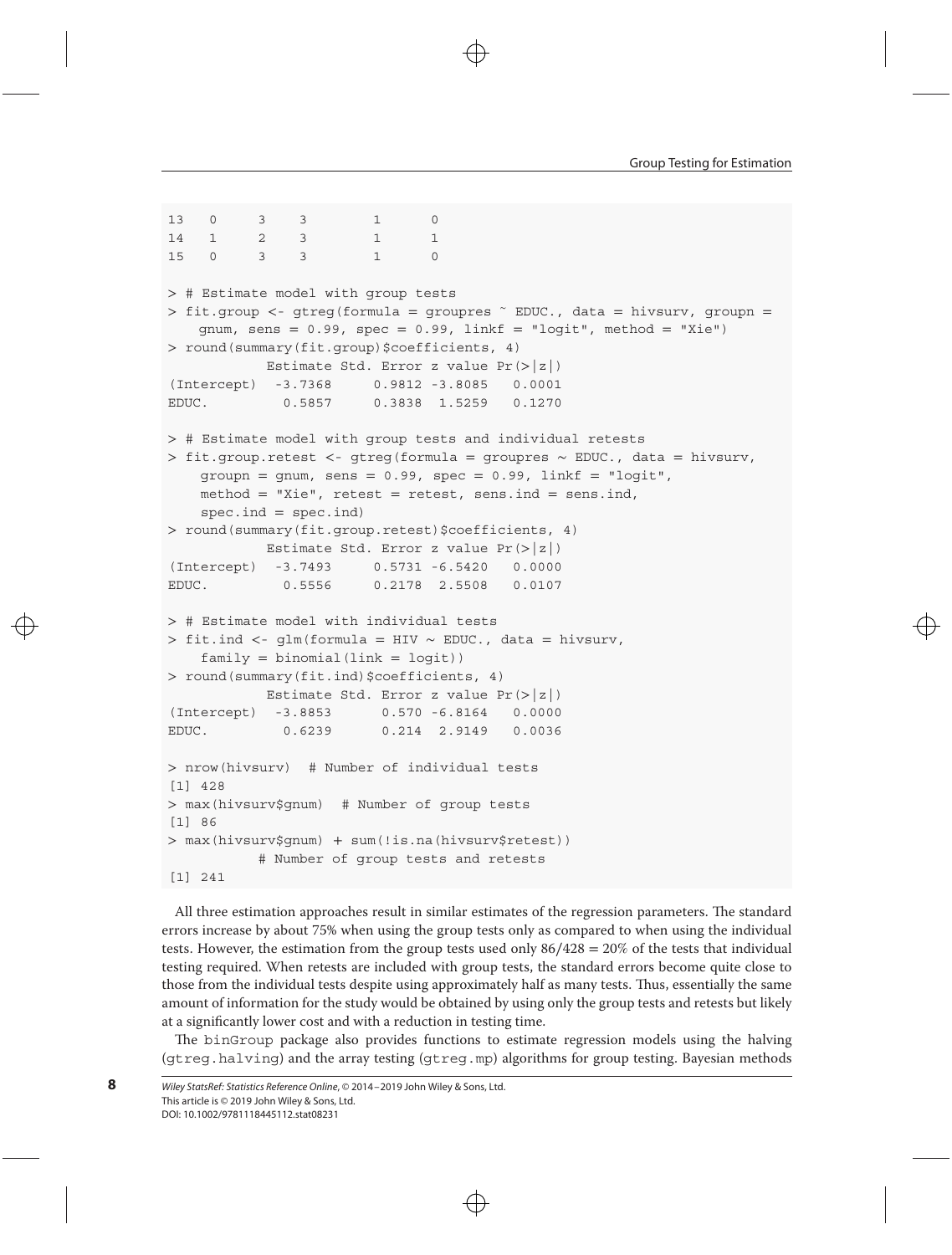for estimation and methods to take into account a dilution effect are not available in binGroup, but R code often can be found in the supplementary materials of their corresponding research articles.

### <span id="page-8-0"></span>**5 Conclusion**

In comparison to testing items individually, group testing produces similar estimates for probabilities associated with a binary trait, while also significantly reducing the number of tests. Group testing can also lead to a smaller variance for estimators when both identifying the positive/negative status for each item is of interest and testing error is possible.

Because groups are chosen prior to implementation, group members and overall group sizes can be chosen to be optimal in some manner. Section [3](#page-3-0) discusses the work of Vansteelandt *et al.*[\[26\]](#page-9-0) regarding how to make estimator variances for regression as small as possible. With respect to estimating an overall prevalence, Swallow<sup>[\[31\]](#page-9-0)</sup> examined the optimal number of insect vectors per plant relative to minimizing the mean square error of  $\hat{\pi}$  (method available in the est Design() function of the binGroup package). When identification of positive/negative items is of interest as well, how to choose group sizes is not necessarily as clear. Bilder<sup>[\[11\]](#page-9-0)</sup> discusses how to choose groups relative to minimizing the expected number of tests per individual for the identification problem alone. Whether these optimal groups are similar for the estimation problem is unknown. And, if they are not similar, determining how to balance optimality for estimation and identification could be an area for future research.

The outcome for group testing applications does not need to be of a Bernoulli response form. Xie *et al.*[\[32\]](#page-9-0) examine how to estimate probabilities associated with a three-category response. This type of situation occurs in pharmaceutical drug discovery when finding a potent (positive) chemical compound is of interest, but there are also negative compounds and blocker compounds (i.e., those compounds that block a positive group outcome from being observed). Other researchers have examined estimation in the context of testing for multiple diseases simultaneously, such as with a multiplex assay for infectious disease testing. Hughes-Oliver and Rosenberger<sup>[\[33\]](#page-9-0)</sup> found optimal group sizes based on the D-optimality criteria when there are no retests and no testing error. Zhang *et al.*[\[34\]](#page-9-0) developed an expectation-solution algorithm to estimate regression models for the multiple disease situation when testing error was possible. Finally, a number of researchers have used a negative binomial approach when groups are tested until a fixed number of groups are observed to be positive. Similar to the Firth-based method given in Section [2,](#page-1-0) Hepworth<sup>[\[35\]](#page-9-0)</sup> proposed an estimator that greatly reduces the bias associated with estimating the prevalence.

#### **Acknowledgment**

This research was supported in part by Grant R01 AI121351 from the National Institutes of Health.

#### **End Notes**

- 1. The ARC tests for HIV, hepatitis B, hepatitis C, and West Nile virus in groups. Testing for West Nile virus is performed individually in areas when an outbreak occurs. Testing for other diseases, such as syphilis, is performed on individual specimens.
- 2. Diagnostic tests, such as a nucleic acid amplification test, may not be necessary. After removal of insect vectors, plants can be observed for a sufficient period of time to make an accurate determination of disease status.

Wiley StatsRef: Statistics Reference Online, © 2014–2019 John Wiley & Sons, Ltd. This article is © 2019 John Wiley & Sons, Ltd. DOI: 10.1002/9781118445112.stat08231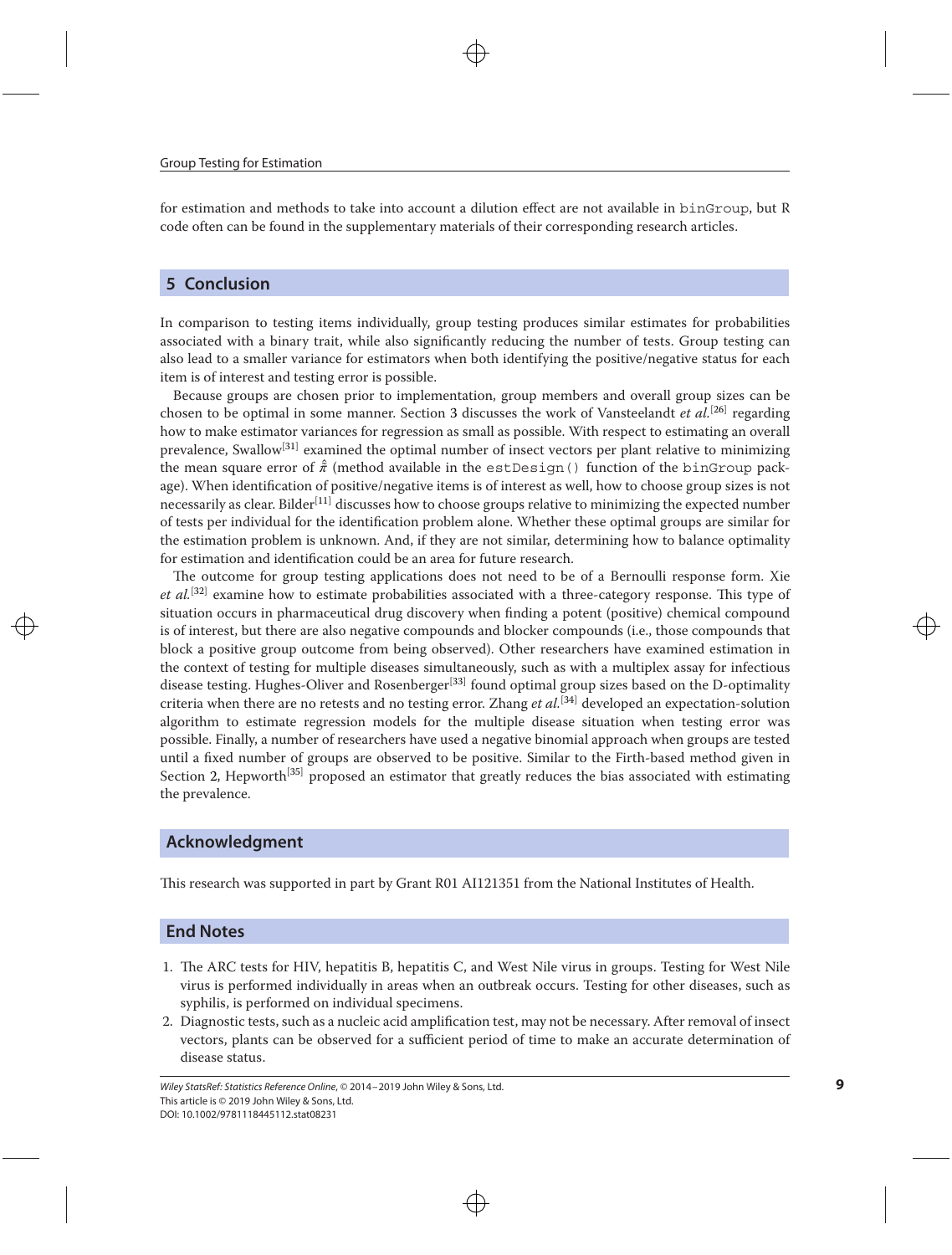# **Related Articles**

**Dorfman-Type Screening Procedures**; **EM Algorithm**; **Gibbs Sampling**; **Group Testing for Identification**; **Proportions, Inferences and Comparisons**; **Statistics in Drug Discovery**.

## **References**

- <span id="page-9-0"></span>[1] Saá, P., Proctor, M., Foster, G., et al. (2018) Investigational testing for Zika virus among US blood donors. N. Engl. J. Med., **378**, 1778–1788.
- [2] American Red Cross (2019) Infectious Disease Testing, https://www.redcrossblood.org/biomedical-services/blooddiagnostic-testing/blood-testing.html (accessed 8 April 2019).
- [3] Colorado State University (2019) Pooled Testing on Three Fronts to Improve Test Affordability, http://csucvmbs.colostate.edu/vdl/Pages/pooled-testing-improves-test-affordability.aspx (accessed 8 April 2019).
- [4] Shah, D., Dillard, H., and Nault, B. (2005) Sampling for the incidence of aphid-transmitted viruses in snap bean. Phytopathology, **95**, 1405–1411.
- [5] Mester, P., Witte, A., Robben, C., et al. (2017) Optimization and evaluation of the qPCR-based pooling strategy DEPpooling in dairy production for the detection of Listeria monocytogenes. Food Control, **82**, 298–304.
- [6] Salzer, E., Nixon, E., Drewes, G., et al. (2016) Screening pools of compounds against multiple endogenously expressed targets in a chemoproteomics binding assay. J. Lab. Autom., **21**, 133–142.
- [7] Thai, M. (2011) Group Testing Theory in Network Security: An Advanced Solution, Springer, New York.
- [8] Dorfman, R. (1943) The detection of defective members of large populations. Ann. Math. Stat., **14**, 436–440.
- [9] Johnson, N., Kotz, S., and Wu, X. (1991) Inspection Errors for Attributes in Quality Control, CRC Press, London.
- [10] Ding-Zhu, D. and Hwang, F. (2000) Combinatorial Group Testing and its Applications, World Scientific, Singapore.
- [11] Bilder, C. (2019) Group Testing for Identification, Wiley StatsRef: Statistics Reference Online.
- [12] Burrows, P. (1987) Improved estimation of pathogen transmission rates by group testing. Phytopathology, **77**, 363–365.
- [13] Bilder, C. and Tebbs, J. (2005) Empirical Bayesian estimation of the disease transmission probability in multiple-vectortransfer designs. Biom. J., **47**, 502–516.
- [14] Hepworth, G. and Biggerstaff, B. (2017) Bias correction in estimating proportions by pooled testing. J. Agric. Biol. Environ. Stat., **22**, 602–614.
- [15] Firth, D. (1993) Bias reduction of maximum likelihood estimates. Biometrika, **80**, 27–38.
- [16] Tebbs, J. and Bilder, C. (2004) Confidence interval procedures for the probability of disease transmission in multiplevector-transfer designs. J. Agri. Biol. Environ. Stat., **9**, 75–90.
- [17] Biggerstaff, B. (2008) Confidence intervals for the difference of two proportions estimated from pooled samples. J. Agri. Biol. Environ. Stat., **13**, 478–496.
- [18] Bilder, C. and Loughin, T. (2014) Analysis of Categorical Data with R, CRC Press, Boca Raton, FL.
- [19] Hepworth, G. (2005) Confidence intervals for proportions estimated by group testing with groups of unequal size. J. Agri. Biol. Environ. Stat., **10**, 478–497.
- [20] Xie, M. (2001) Regression analysis of group testing samples. Stat. Med., **20**, 1957–1969.
- [21] Louis, T. (1982) Finding the observed information matrix when using the EM algorithm. J. Roy. Stat. Soc. B, **44**, 226–233. [22] Zhang, B., Bilder, C., and Tebbs, J. (2013) Group testing regression model estimation when case identification is a goal.
- Biom. J., **55**, 173–189.
- [23] McMahan, C., Tebbs, J., Hanson, T., and Bilder, C. (2017) Bayesian regression for group testing data. Biometrics, **73**, 1443–1452.
- [24] Delaigle, A. and Hall, P. (2015) Nonparametric methods for group testing data, taking dilution into account. Biometrika, **102**, 871–887.
- [25] Warasi, M., McMahan, C., Tebbs, J., and Bilder, C. (2017) Group testing regression models with dilution submodels. Stat. Med., **36**, 4860–4872.
- [26] Vansteelandt, S., Goetghebeur, E., and Verstraeten, T. (2000) Regression models for disease prevalence with diagnostic tests on pools of serum samples. Biometrics, **56**, 1126–1133.
- [27] Bilder, C. and Tebbs, J. (2009) Bias, efficiency, and agreement for group-testing regression models. J. Stat. Comput. Simul., **79**, 67–80.
- [28] Bilder, C., Zhang, B., Schaarschmidt, F., and Tebbs, J. (2010) binGroup: A package for group testing. R J., **2**, 56–60.
- [29] Gildow, F., Shah, D., Sackett, W., et al. (2008) Transmission efficiency of Cucumber mosaic virus by aphids associated with virus epidemics in snap bean. Phytopathology, **98**, 1233–1241.

Wiley StatsRef: Statistics Reference Online, © 2014–2019 John Wiley & Sons, Ltd. This article is © 2019 John Wiley & Sons, Ltd. DOI: 10.1002/9781118445112.stat08231 **10**